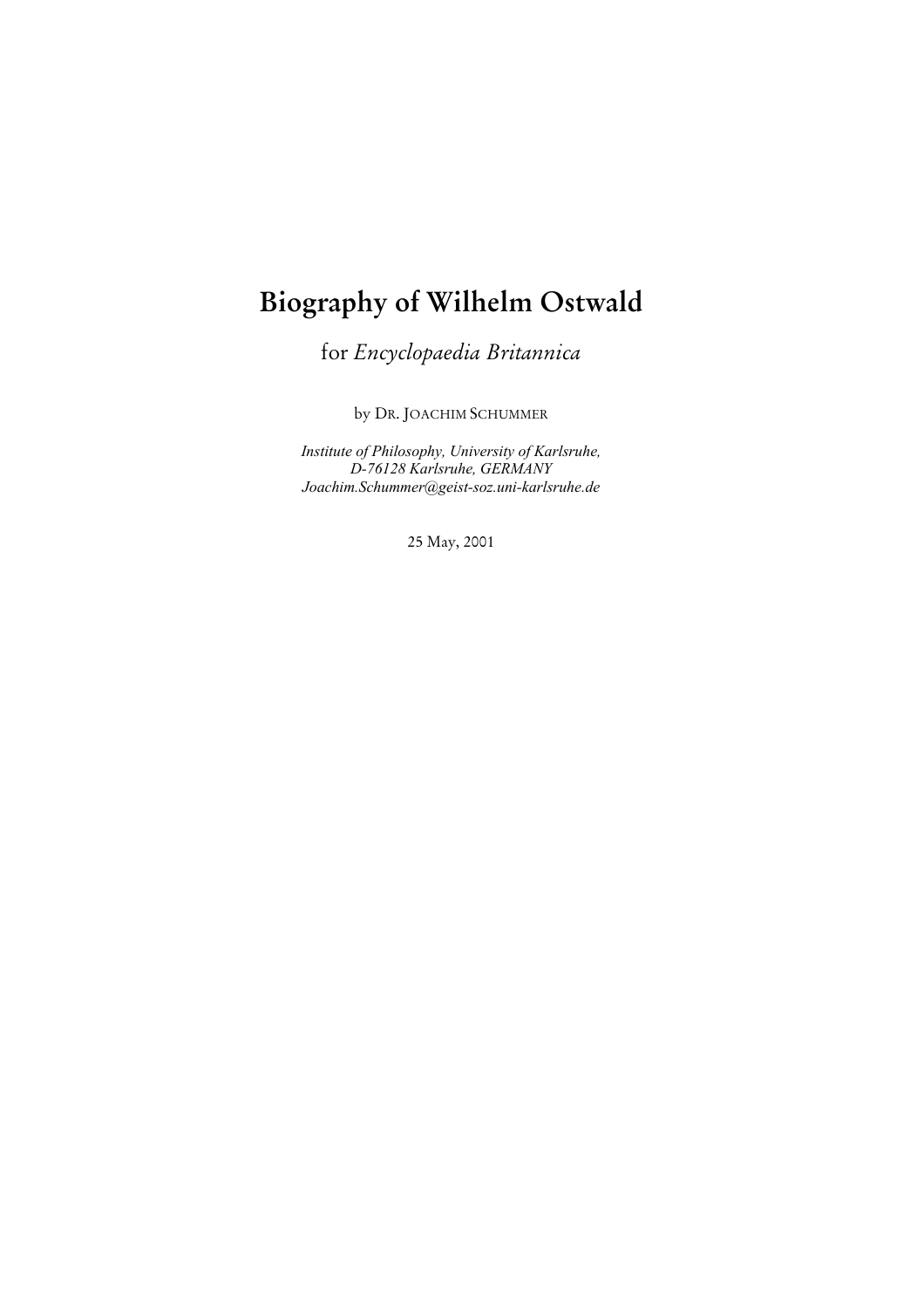# Ostwald, Wilhelm

#### in full Friedrich Wilhelm Ostwald

(b. Sept. 2, 1853, Riga, Latvia, Russia—d. April 4, 1932 Leipzig, Germany), Russian-German chemist and philosopher who almost single-handedly established physical chemistry as an acknowledged branch of chemistry. He was awarded the Nobel Prize for Chemistry in 1909 for his work on catalysis, chemical equilibria, and reaction velocities.

## Early Life and Education

Wilhelm was the second son of Gottfried Ostwald, a master cooper, and Elisabeth Leuckel, both descendants from German immigrants. After his early education in Riga, he enrolled at the University of Dorpat (now Tartu, Estonia) in 1872 where he studied chemistry under Carl Schmidt and received the candidate's degree (1875), master's degree (1876), and doctorate (1878). Preforming his later career, he subsequently became assistant at the Institutes of Physics and Chemistry and lectured on physical chemistry, already the subject of both his master and doctor thesis. In 1880, he married Helene von Reiher. They had two daughters and three sons, of whom Wolfgang became a famous colloid chemist. After their move to Leipzig, the Ostwalds adopted the German nationality in 1888.

#### Scientific Career

In 1881, Ostwald was appointed full professor of chemistry at the Riga Polytechnic Institute before he became chair in physical chemistry at the University Leipzig (1887-1906). By the time he started his scientific career, chemistry, particularly in Germany, was dominated by synthetic organic chemistry, investigating which product can be produced from what compounds. Ostwald recognized the lack of a more profound and quantitative understanding of general issues of chemistry, such as the selective forces (chemical affinities or activities) in chemical reactions, which he sought to achieve by applying physical measurements and mathematical reasoning. To that end, already in 1875, he began studying the point of equilibrium in reactions systems where two acids in aqueous solution compete with each other for reaction with one base and vice versa. Since chemical analysis would have changed the equilibria, he skillfully adapted the measurement of physical properties to that problem, such as volume, refractive index, and electrical conductivity. The idea was not completely new, as Julius Thomson in Denmark had already studied the heat of such reactions. In addition, for the analysis of his experimental results, Ostwald could draw on the important law of mass action proposed shortly before by Cato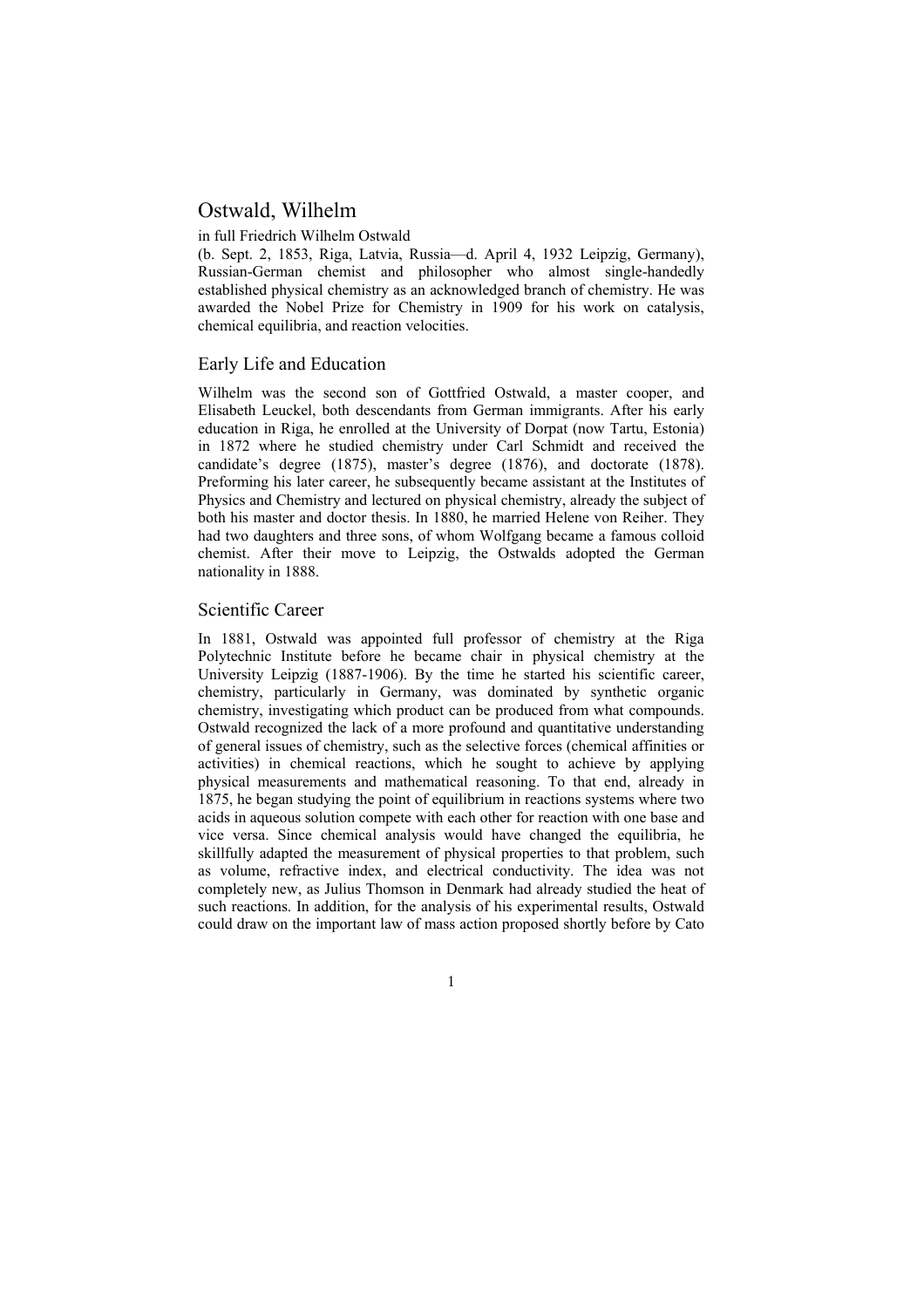Guldberg and Peter Waage in Norway. However, Ostwald made the general approach, adapting physical measurements to issues of chemical dynamics, a program not only of his own chemical work but also of a new school.

In 1884, Ostwald received the doctor thesis of a young Swedish Chemist, Svante Arrhenius, on the electrical conductivity of solutions with the bold claim that salts, acids, and bases dissociate into electrically charged ions when dissolved in water. That dissociation theory should become a backbone of the new school of physical chemistry (also called the "Ionists") with which Arrhenius soon associated himself. Ostwald immediately recognized that if all acids contain the same active ion, the different chemical activities of acids was simply the number of active ions dependent on the different degree of dissociation. In addition, if the law of mass action was applied to the dissociation reaction a simple mathematical relation could be derived between the degree of dissociation ( $\alpha$ ), the concentration of the acid (c), and an equilibrium constant specific for each acid (K):

## $\alpha^2/(1-\alpha)c = K$

This is Ostwald's famous dissolution law (1885) which he proved to be valid by measuring electric conductivities of over 200 organic acids and thereby substantiated the dissociation theory.

At the same time, the Dutch chemist Jacobus Henricus van't Hoff, who should become the third of the "triumvirate" of the new physical chemistry school, suggested his theory of osmosis, according to which the osmotic pressure of solutions depends on the number of dissociated ions, in analogy to the pressure of ideal gases. Putting his theory on general thermodynamic grounds, he derived also Raoult's laws of vapor pressure lowering and freezing point depression of solutions. Thereby, the new physical chemistry grew to a comprehensive theory of solutions, based on both thermodynamics and dissociation theory.

Ostwald was particularly successful in systematizing the matter, applying it to other fields, and organizing a school. That was the more important as most chemists rejected the dissociation theory on partly justified grounds, such that convincing them required both concessions about its restricted validity and proofs of its broad usefulness. In many textbooks on general, inorganic, and analytical chemistry, Ostwald presented the new ideas not only in a comprehensive form as a new branch of chemistry, but also as an extremely fruitful approach to classical issues. He particularly revolutionized analytical chemistry through solution theory and his theory of indicators. His *Zeitschrift für physikalische Chemie* (*Journal for Physical Chemistry*), founded in 1887, rapidly established as the standard journal in the field. Furthermore, the Leipzig Institute of Physical Chemistry attracted students and post-docs from all over the world. Educated in both the new ideas and experimental skills, at least 60 students of Ostwald later became professors of physical chemistry in numerous countries.

Ostwald's later work on catalysis originated from early attempts at taking reaction velocities as a measure of chemical activity. As that turned out to be wrong on thermodynamic grounds, he broadly investigated temporal aspects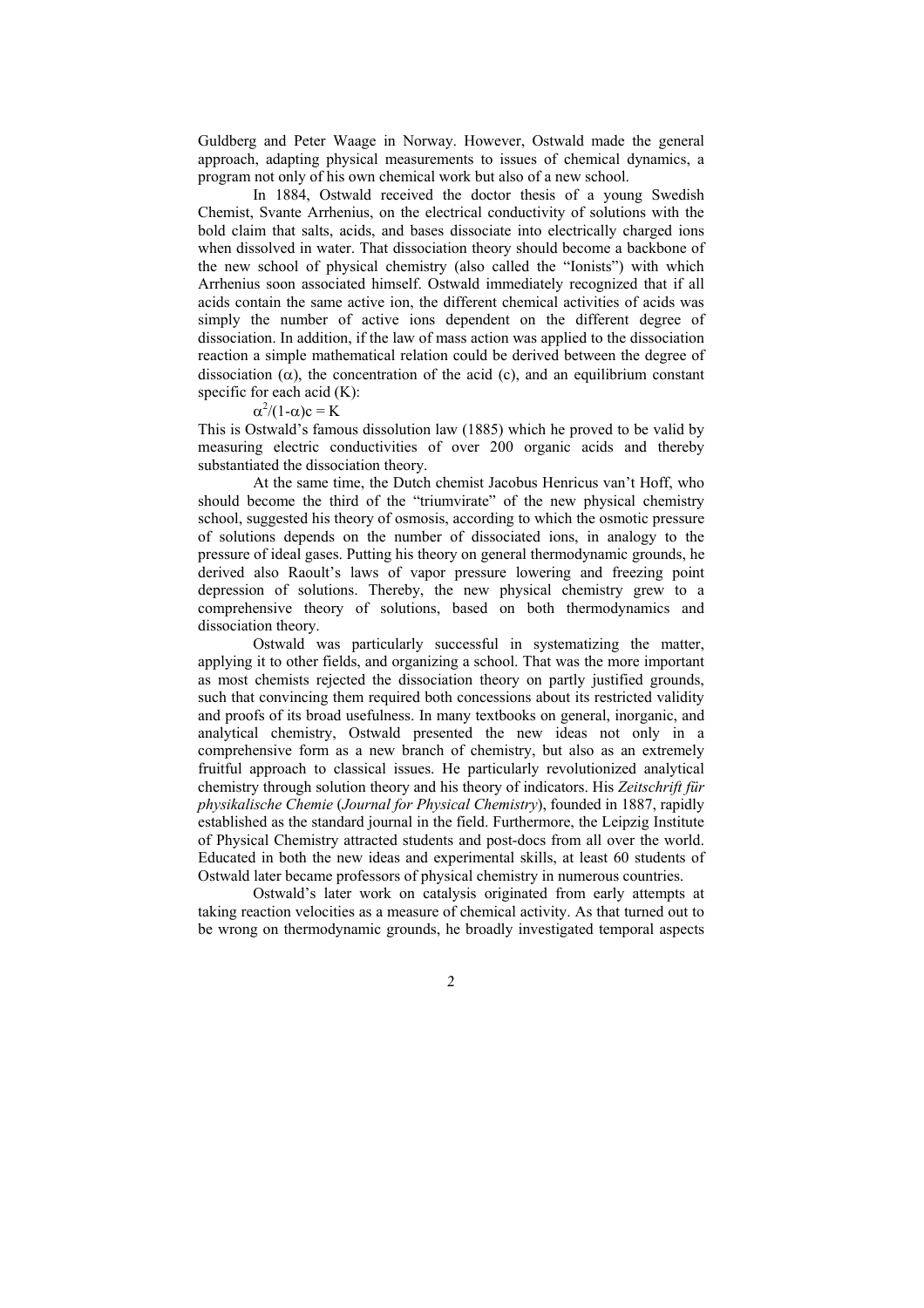of chemical reactions and provided a systematic conception of the field. He first recognized catalysis as the change of reaction velocity by a foreign compound, which allowed him to measure catalytic activities. He distinguished catalysis from triggering and from autocatalysis that he considered essential to biological systems. His most famous contribution to applied chemistry was on catalytic oxidation of ammonia to nitric acid, a patented process that became exploited in the industrial production of fertilizers.

#### Other Notable Activities

By the late 1880s, Ostwald's interests began to include cultural and philosophical aspects of science. In 1889, he started republishing famous historical papers of science in his book series *Klassiker der exakten Wissenschaften*, with over 40 books only during the first four years. History of chemistry, already part of his textbooks for educational reasons, became a subject of its own in many further books, one of which derived from a series of lectures he had given as the first German-American exchange professor at Harvard in 1905/6. He was particularly interested in general laws of scientific progress, psychological characteristics of great scientists, and conditions of scientific creativity, all of which should serve the advancement of future science.

The more Ostwald considered thermodynamics as the fundamental theory of science, for which he saw evidence in the pioneering works of the American physicist Josiah W. Gibbs and others, the more did he engage in natural philosophy. Two aspects may roughly characterize his philosophy. (1) The primacy of energy over matter (being only a manifestation of energy), a position that went back to 18th- and 19th-century dynamism as opposed to materialism and which was now reformulated as "Energetics" by including the principles of thermodynamics. (2) Positivism in the sense of rejecting theoretical concepts that are not strictly founded on empirical grounds, a position for which Ostwald found many contemporary proponents, such as Ernst Mach and Pierre Duhem. Because of both aspects, he rejected atomism for about 15 years and was heavily involved in philosophical debates with his atomist colleagues such as Ludwig Boltzmann, before he acknowledged the growing experimental evidence for the atomic hypothesis in 1909.

Ostwald was quick to enlarge his energetics, incorporating sociology, psychology, and ethics. Beyond academic interest, he made it an "energetic imperative" of his own life: "Do not squander energy—utilize it!" Since Ostwald had strong utilitarian ideas of science, he considered every obstacle to the progress of science as squandering of "social energy". Thus, after his early retirement from the chair in physical chemistry at the University of Leipzig (1906), he became an enthusiastic reformer in educational and organizational matters of science both on the national and international level. Ostwald was active in numerous academies, learned societies, and international movements, such as for the standardization of scientific documentation and the establishing of an artificial language (he contributed to Ido, a derivative of Esperanto).